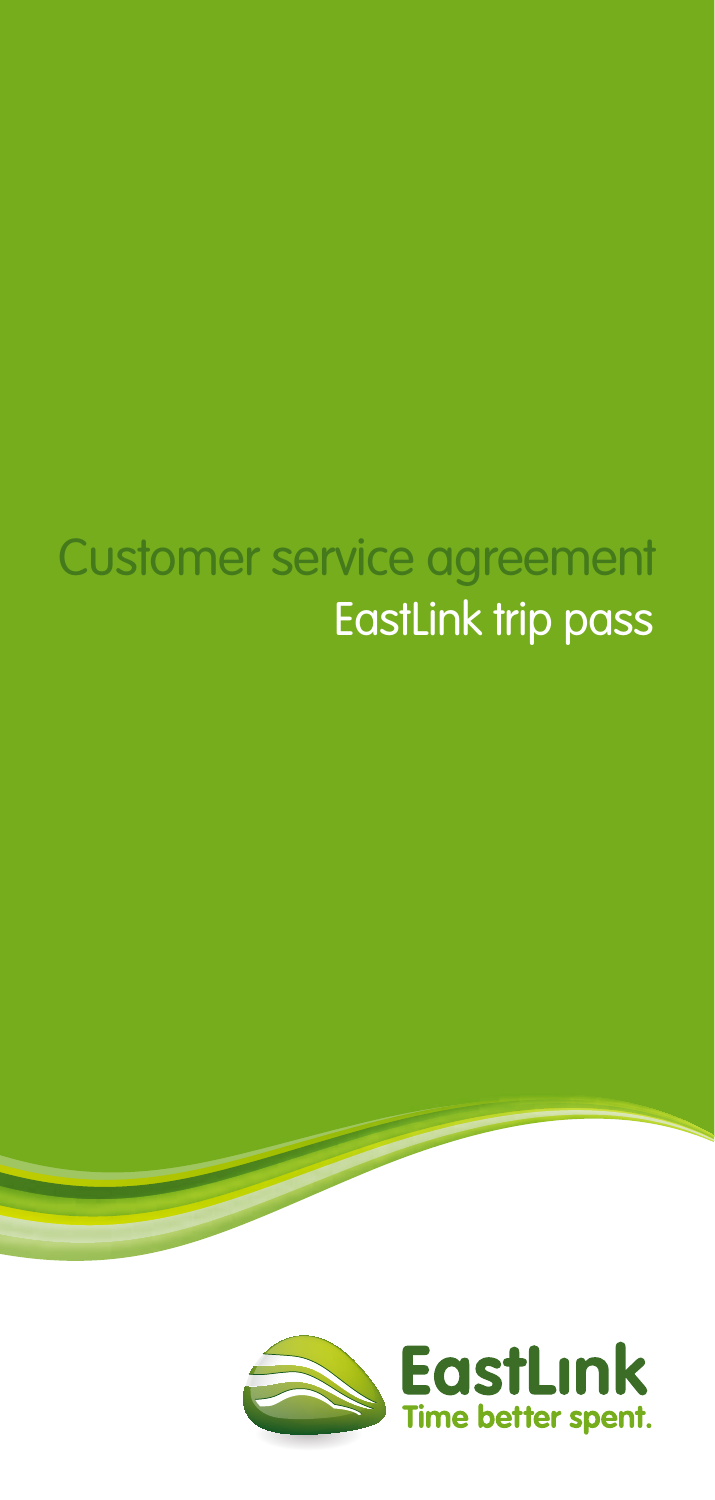#### 1 Who we are

ConnectEast Pty Ltd is the operator of the EastLink® toll road, under a concession from the State of Victoria. Breeze<sup>®</sup> is the name of our tolling account products, including tag accounts and non-tag accounts.

#### 2 This agreement

- **2.1** This agreement is for a Single Trip by your Nominated Vehicle using an EastLink Trip Pass.
- **2.2** The EastLink Trip Pass Costs for cars and other Vehicles are published in the Victorian Government Gazette and are available on our Website. We change them in line with inflation on 1 July each year. We may also have special promotions from time to time which you can see on our Website.
- **2.3** Each EastLink Trip Pass you purchase from us is subject to the terms and conditions in this agreement (as amended from time to time).
- **2.4** This agreement commences when you accept this agreement. You'll be deemed to have accepted this agreement when you purchase an EastLink Trip Pass and indicate your acceptance. If a Single Trip occurred up to 3 days prior to the time of purchase by you of an EastLink Trip Pass, and we did not detect a Tag in connection with that Single Trip, this agreement applies to that Single Trip.
- 2.5 Your Nominated Vehicle will be registered on the EastLink Register. Commencement of registration will be effective from the time you purchased an EastLink Trip Pass, or any earlier time in accordance with clause 3.4. After your EastLink Trip Pass has been charged for a Single Trip in your Nominated Vehicle, the registration of your Nominated Vehicle on the EastLink Register will be cancelled (unless your Nominated Vehicle is linked to another valid unused EastLink Trip Pass or an account with us). If your Nominated Vehicle is not registered on the EastLink Register and your Nominated Vehicle travels on EastLink, the driver or the registered owner of the Nominated Vehicle may receive an invoice or request for payment and may be guilty of an offence under the Act.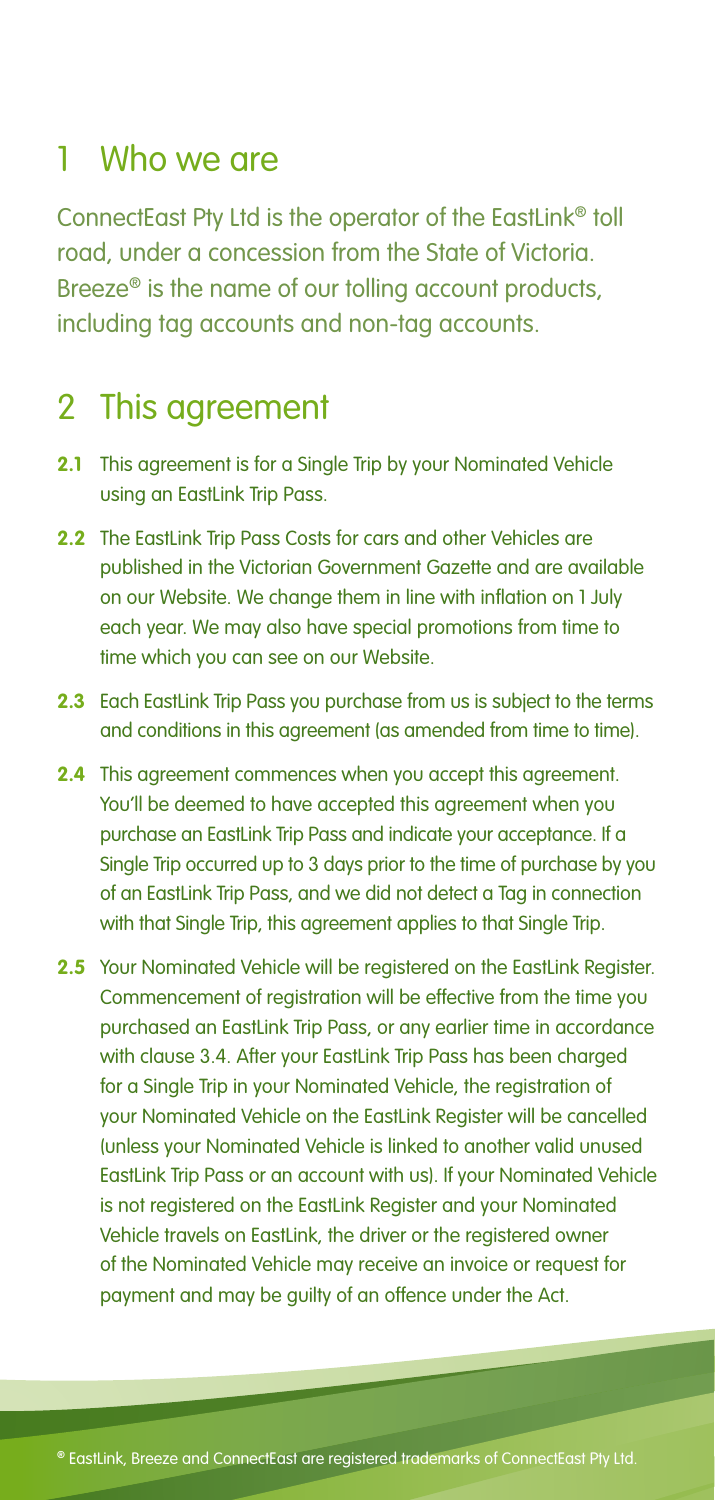## 3 Trip pass features

- **3.1** An EastLink Trip Pass entitles your Nominated Vehicle to make a Single Trip on EastLink. An EastLink Trip Pass does not entitle your Nominated Vehicle to travel on CityLink or any other toll road.
- **3.2** Unless clause 3.4 applies, an EastLink Trip Pass is valid for a Single Trip on EastLink within 6 months from the date of purchase. EastLink Trip Passes that have not been used within this 6 month period will be void and cannot be used for travel on EastLink. No refunds will be given for void EastLink Trip Passes.
- **3.3** You are responsible for knowing the number of unused EastLink Trip Passes linked to your Nominated Vehicle. We won't notify you prior to an EastLink Trip Pass becoming void. Details of unused EastLink Trip Passes can be obtained by visiting the EastLink customer centre, on our Website or by calling (03) 9955 1400.
- **3.4** An EastLink Trip Pass can be purchased for, and will apply to, a Single Trip that occurred up to 3 days prior to the time of purchase (unless we detected a Tag in connection with that Single Trip). Where this occurs, you agree that this agreement applies to that Single Trip.
- **3.5** An additional Trip Pass Purchase Fee will apply to EastLink Trip Passes purchased over the counter at a retail outlet including the EastLink customer centre, 7-Eleven, United Petroleum and participating newsagents. If multiple EastLink Trip Passes are purchased in the one transaction, only one Trip Pass Purchase Fee will be payable.
- **3.6** An EastLink Trip Pass is only valid for use with your Nominated Vehicle.
- **3.7** An EastLink Trip Pass is not transferable to another Vehicle, and any EastLink Trip Pass Cost and any Trip Pass Purchase Fee are not refundable.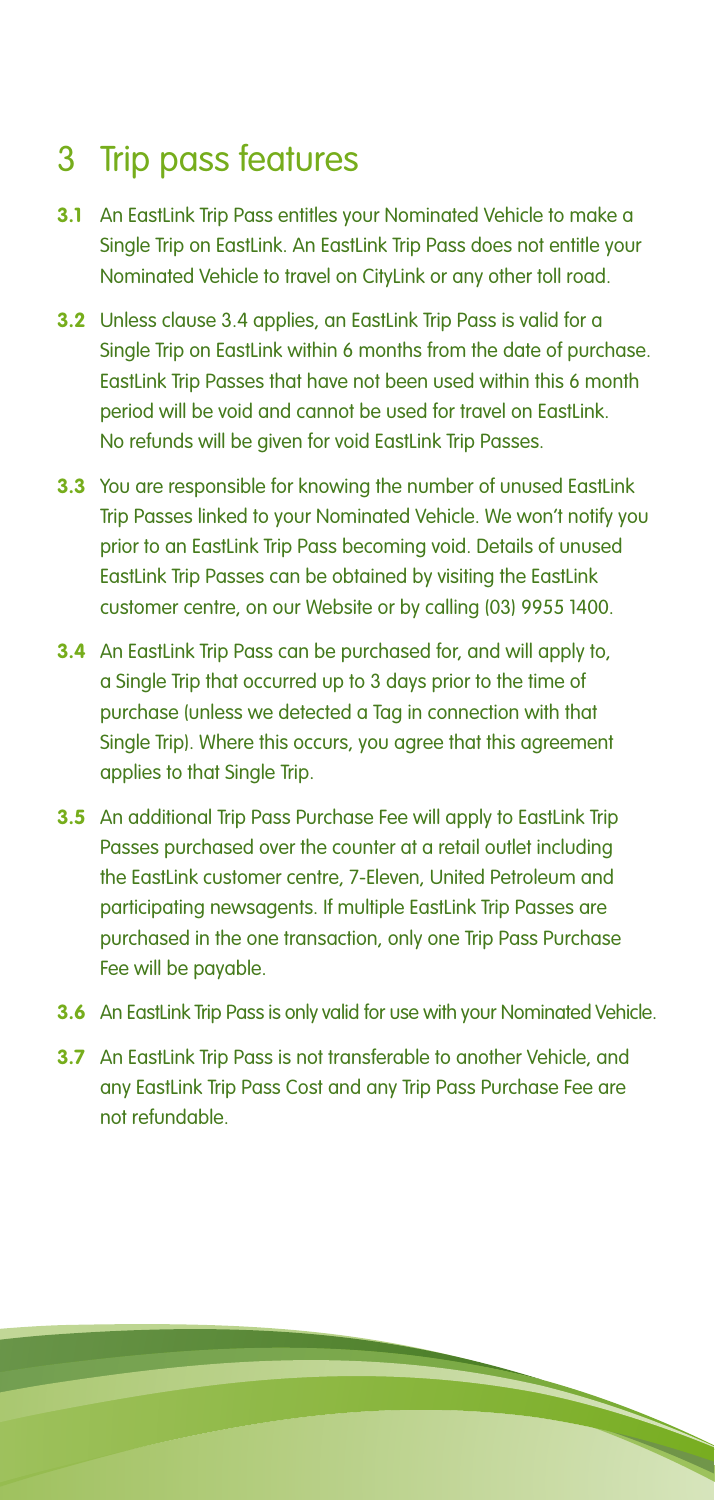#### 4 When a charge will be applied to a Trip Pass

We'll charge the Single Trip for your Nominated Vehicle (including for travel which occurred up to 3 days prior to the time of purchase by you of an EastLink Trip Pass) in the following descending order of application:

- a) if we detect a Tag, the charge will be applied to the account linked to that Tag;
- b) if paragraph (a) does not apply, we'll apply the charge to your EastLink Trip Pass;
- c) if neither paragraph (a) or (b) applies and we detect your Nominated Vehicle by its licence plate number as registered under a Customer Account, the charge will be applied to that Customer Account; or
- d) if none of the paragraphs above applies, we may make a statutory request for payment in accordance with the Act.

#### 5 Licence Plates on your Nominated Vehicle

**5.1** You must ensure that the licence plates on your Nominated Vehicle are correctly fitted and displayed when your Nominated Vehicle travels on EastLink.

#### 6 Privacy

- **6.1** You agree to us collecting, using and disclosing your Personal Information as necessary for this agreement and in accordance with our privacy policy.
- **6.2** Our privacy policy (which is available on our Website, on request and at the EastLink customer centre) sets out details of how we collect, use and disclose your Personal Information and explains how you can access the Personal Information we hold about you and seek to have it corrected.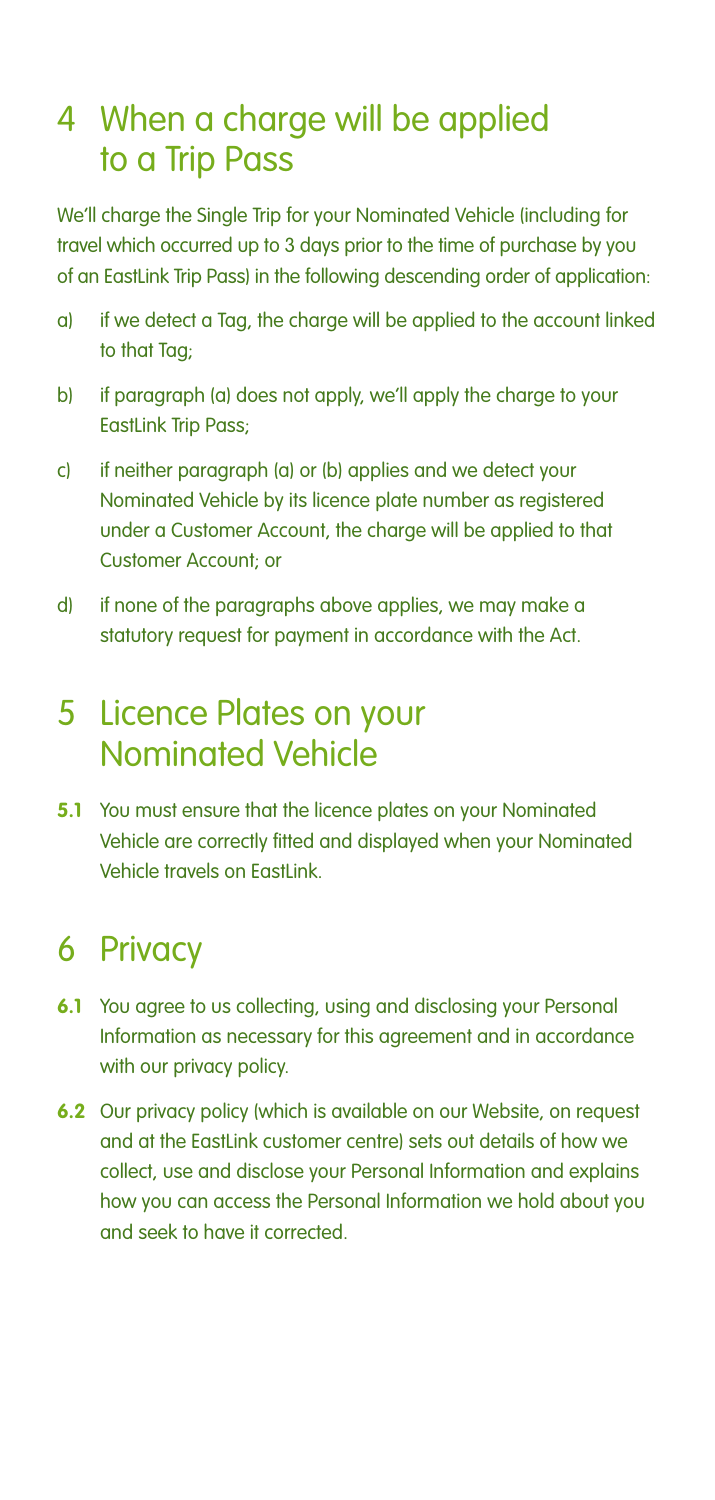#### 7 Enquiries, complaints and disputes

- **7.1** If you have an enquiry or a dispute or wish to make a complaint about this agreement, you should contact us.
- **7.2** You may contact us by visiting the EastLink customer centre, by emailing enquiry@breeze.com.au or by telephoning 1800 118 650 or in other ways notified on our Website. Where this agreement refers you to our Website for further information, you can get the same information by contacting us by telephone.
- **7.3** A customer service officer will respond to you as soon as possible. If you're not satisfied with our response, you can ask to have the matter reviewed by our customer relations team.
- **7.4** If you are still not satisfied with our response, you may take your complaint to the EastLink Customer Advocate. Contact details for the EastLink Customer Advocate and information about the role of the EastLink Customer Advocate are available on our Website.

#### 8 Our liability

- **8.1** We'll use reasonable care and skill in providing our services but we cannot guarantee that they'll be fault free.
- **8.2** This agreement doesn't require us to ensure that EastLink is available for use or is of any particular standard or state of repair. This agreement doesn't impose or imply any liability to you for any loss or damage arising from your use of EastLink.
- **8.3** You have certain implied rights under consumer protection laws and this agreement doesn't exclude, restrict or limit any rights which cannot lawfully be excluded, restricted or limited. Where it is reasonable and lawful to do so, our liability is limited to resupplying or paying the cost of resupplying relevant services and repairing, replacing or paying the cost of repairing or replacing relevant goods.
- **8.4** Subject to clause 8.3, we exclude all other liability to you for breach of contract, negligence or breach of any other law, and all liability to you for any indirect or consequential damages arising from this agreement.

### 9 Governing law

This agreement is governed by the laws of Victoria.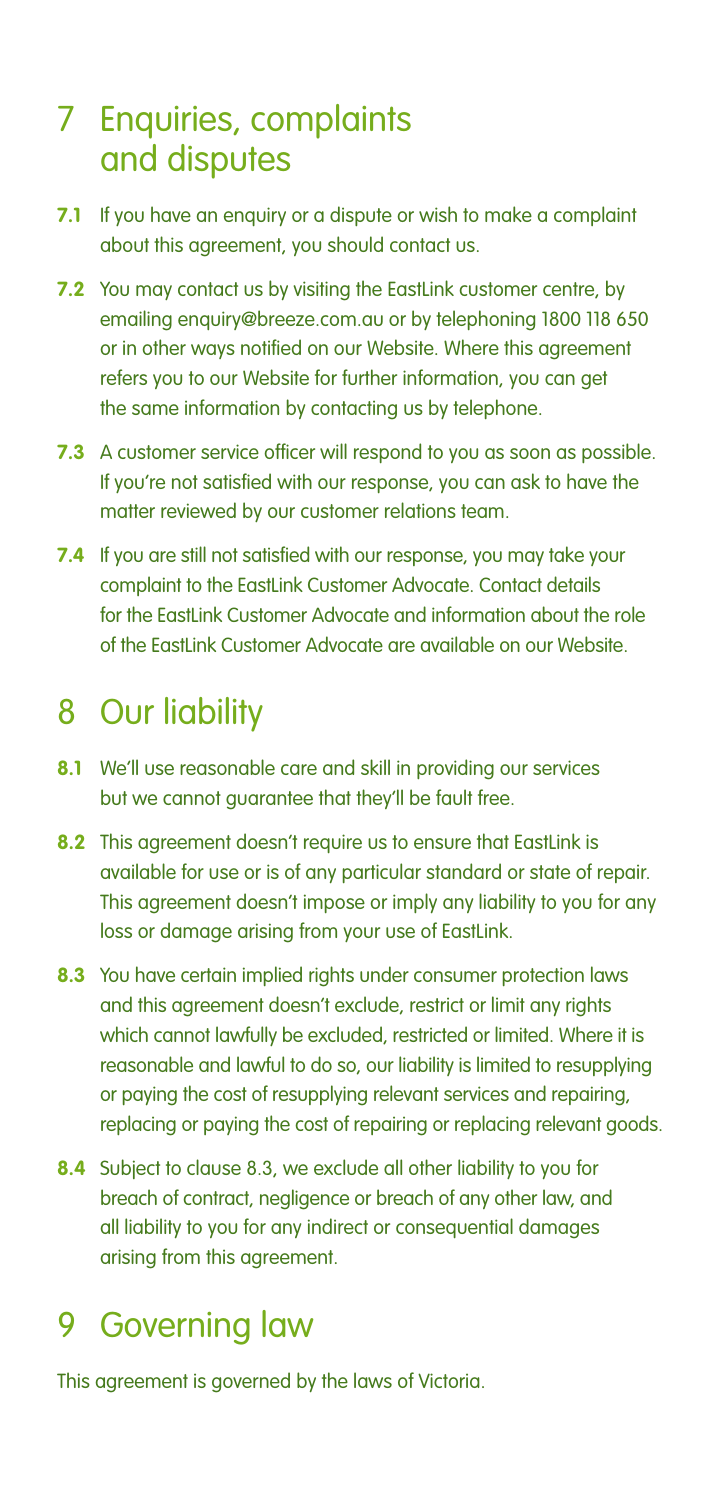# 10 Interpretation

#### **10.1** Definitions

**Act** means the EastLink Project Act 2004 (Vic) including regulations and other instruments under it and consolidations, amendments re-enactments or replacements of any of them.

**CityLink** means the Link road and Extension road as defined in the Melbourne City Link Act 1995 (Vic), and any part of those roads.

**Compatible Toll Road** means CityLink and the other toll roads listed on our Website with whom we have an agreement under which we'll charge our customers' accounts with the applicable charges for travel by their Vehicles on those other toll roads for that kind of account.

**Customer Account** means an account with us or a Compatible Toll Road for use of their toll roads.

**EastLink** means the road connecting the Eastern Freeway at Springvale Road to the Ringwood Bypass and to the Frankston Freeway at Seaford.

**EastLink Trip Pass Cost** means the amount payable for an EastLink Trip Pass, which is published in the Victorian Government Gazette and is specified on our Website.

**Nominated Vehicle** means the Vehicle which you nominate for travel on EastLink when purchasing an EastLink Trip Pass, which must be the correct class of Vehicle for that EastLink Trip Pass.

**Personal Information** means information about you, from which your identity could reasonably be ascertained, including records of your use of EastLink, photographs and video footage, and financial information relating to you.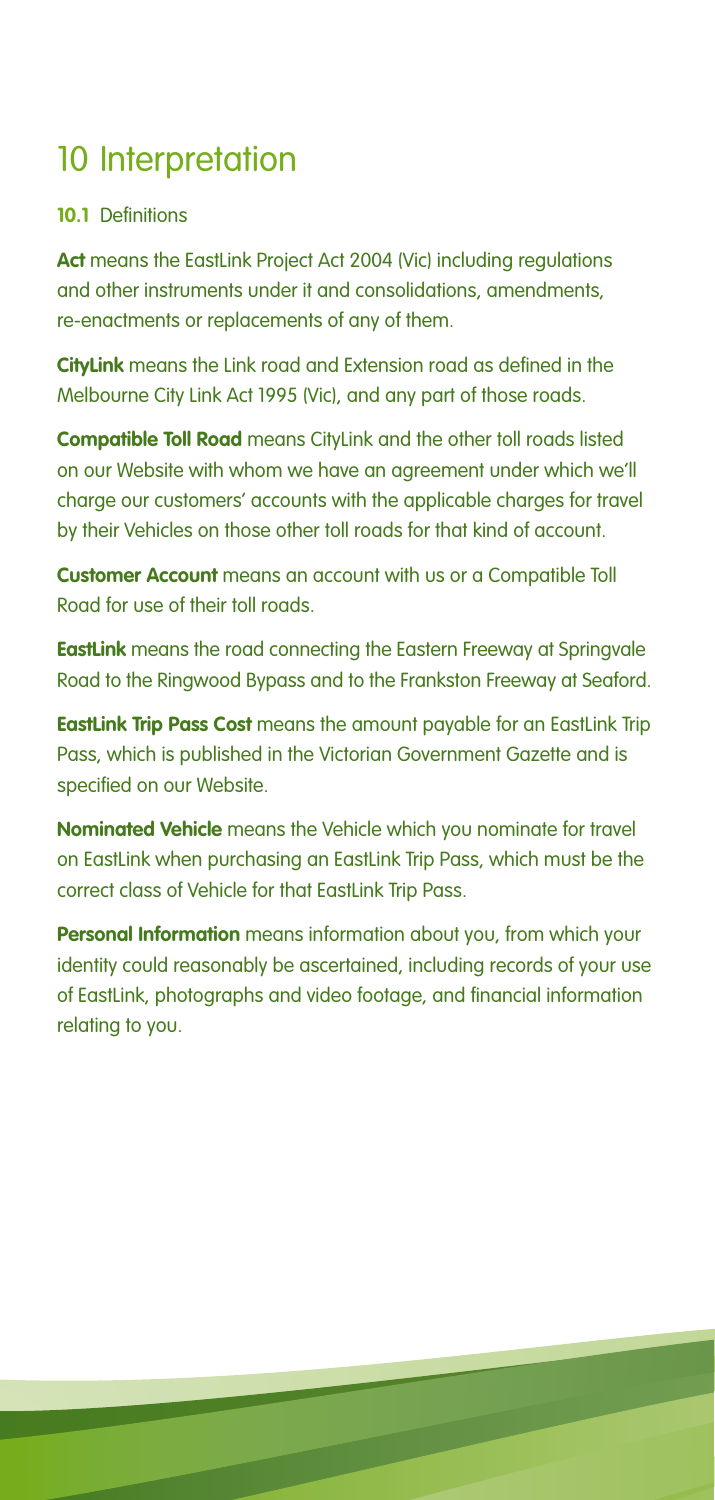**Single Trip** means the driving of a vehicle on EastLink in a single direction through one or more toll zones within the space of a single hour (without repeating a toll zone), and if that driving is interrupted by exit from EastLink only if the vehicle re-enters EastLink at a point that is forward of the exit point.

**Tag** means an electronic device issued by us or by a Compatible Toll Road operator, by which we can track the use by Vehicles of EastLink.

**Trip Pass Purchase Fee** means the additional fee which will apply to EastLink Trip Passes purchased via a retail outlet, the amount for which is published in the Victorian Government Gazette and is specified on our Website.

**Vehicle** means a motor vehicle as that term is defined in the Road Safety Act 1986 (Vic).

**we** means ConnectEast Pty Limited, ABN 99 101 213 263, and **our** and **us** have corresponding meanings.

**Website** means http://www.eastlink.com.au or such other website as we may notify you from time to time.

**you** means the customer specified when purchasing a Trip Pass under this agreement, and **your** has a corresponding meaning.